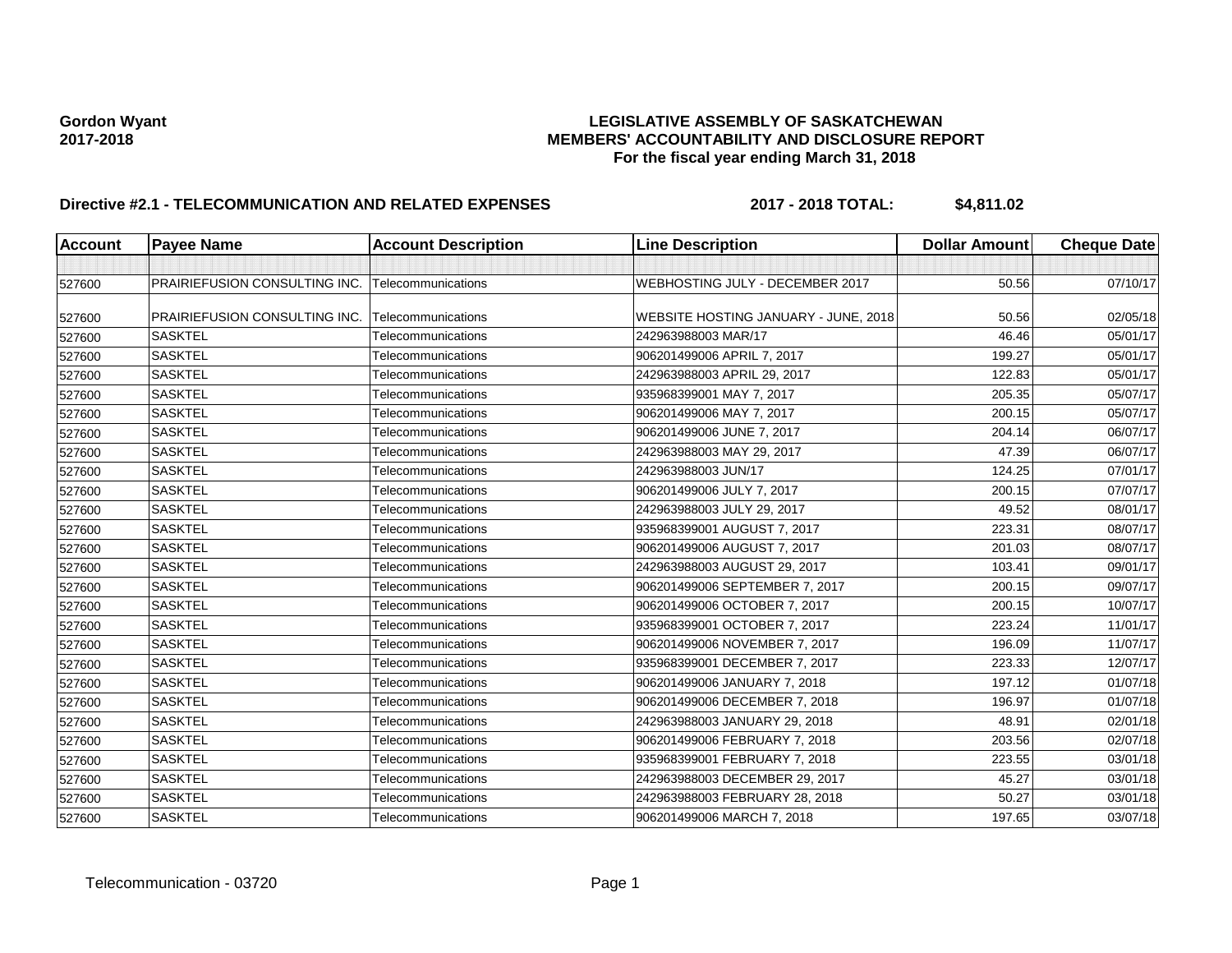# Gordon Wyant<br>LEGISLATIVE ASSEMBLY OF SASKATCHEWAN<br>MEMBERS' ACCOUNTABILITY AND DISCLOSURE REF **2017-2018 MEMBERS' ACCOUNTABILITY AND DISCLOSURE REPORT For the fiscal year ending March 31, 2018**

# **Directive #2.1 - TELECOMMUNICATION AND RELATED EXPENSES 2017 - 2018 TOTAL: \$4,811.02**

| <b>Account</b> | <b>Payee Name</b>      | <b>Account Description</b> | <b>Line Description</b>               | <b>Dollar Amountl</b> | <b>Cheque Date</b> |
|----------------|------------------------|----------------------------|---------------------------------------|-----------------------|--------------------|
|                |                        |                            |                                       |                       |                    |
| 527600         | <b>WYANT, GORDON S</b> | Telecommunications         | REIMB: 927664099004 APRIL 28, 2017    | 47.68                 | 05/01/17           |
| 527600         | WYANT, GORDON S        | Telecommunications         | <b>REIMBURSE HOME INTERNET</b>        | 38.80                 | 06/15/17           |
| 527600         | <b>WYANT, GORDON S</b> | Telecommunications         | JUNE HOME INTERNET                    | 39.38                 | 07/01/17           |
|                |                        |                            | REIMB: 927664099004 SEPTEMBER 28,     |                       |                    |
| 527600         | <b>WYANT, GORDON S</b> | Telecommunications         | 2017                                  | 58.78                 | 11/01/17           |
| 527600         | WYANT, GORDON S        | Telecommunications         | REIMB: 927664099004 AUGUST 28, 2017   | 58.78                 | 11/01/17           |
| 527600         | <b>WYANT, GORDON S</b> | Telecommunications         | REIMB: 927664099004 JULY 28, 2017     | 38.81                 | 11/01/17           |
| 527600         | WYANT, GORDON S        | Telecommunications         | REIMB: 927664099004 DECEMBER 28, 2017 | 58.83                 | 03/01/18           |
| 527600         | WYANT, GORDON S        | Telecommunications         | REIMB: 927664099004 NOVEMBER 28, 2017 | 58.83                 | 03/01/18           |
| 527600         | <b>WYANT, GORDON S</b> | Telecommunications         | REIMB: 927664099004 JANUARY 28, 2018  | 58.83                 | 03/01/18           |
| 527600         | WYANT, GORDON S        | Telecommunications         | REIMB: 927664099004 OCTOBER 28, 2017  | 58.83                 | 03/01/18           |
| 527600         | <b>WYANT, GORDON S</b> | Telecommunications         | REIMB: 927664099004 FEBRUARY 28, 2018 | 58.83                 | 03/23/18           |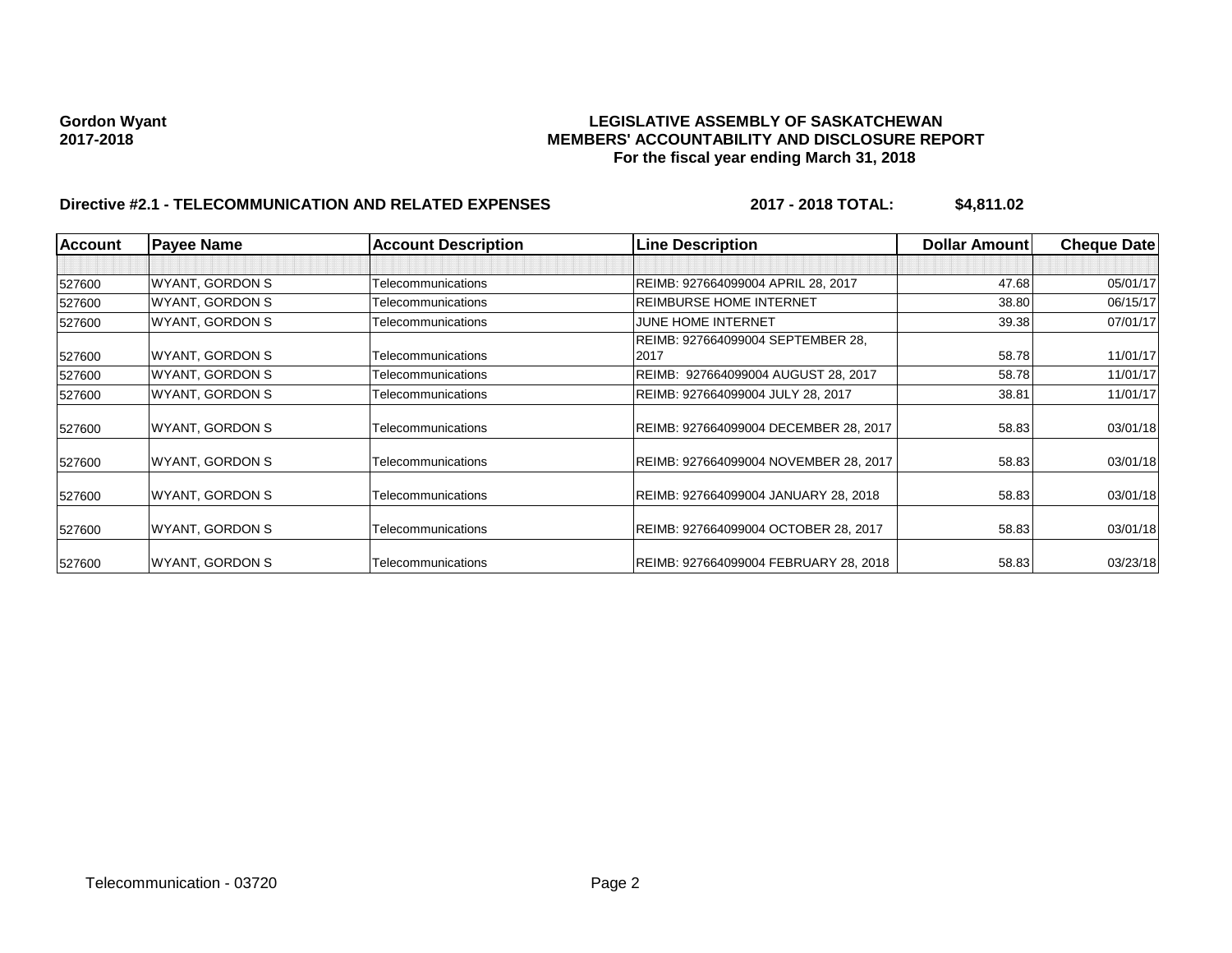#### **LEGISLATIVE ASSEMBLY OF SASKATCHEWAN MEMBERS' ACCOUNTABILITY AND DISCLOSURE REPORT For the fiscal year ending March 31, 2018**

## **Directive #3.1 - MLA TRAVEL AND LIVING EXPENSES 2017 - 2018 TOTAL: \$16,883.28**

| <b>Account</b> | <b>Payee Name</b>      | <b>Account Description</b>  | <b>Line Description</b>                | <b>Dollar Amount</b> | <b>Cheque Date</b> |
|----------------|------------------------|-----------------------------|----------------------------------------|----------------------|--------------------|
|                |                        |                             |                                        |                      |                    |
| 541900         | <b>WYANT, GORDON S</b> | <b>Elected Rep - Travel</b> | MLA TRAVEL; APR 1 - 30                 | 1,230.16             | 05/05/17           |
| 541900         | WYANT, GORDON S        | <b>Elected Rep - Travel</b> | MLA TRAVEL: MAY 1 - 19                 | 1,566.01             | 06/02/17           |
| 541900         | <b>WYANT, GORDON S</b> | <b>Elected Rep - Travel</b> | MLA TRAVEL; MAY 22 - JUN 29            | 1,030.66             | 07/06/17           |
|                |                        |                             | MLA TRAVEL JULY 1 - 26, 2017 JULY 2017 |                      |                    |
| 541900         | WYANT, GORDON S        | Elected Rep - Travel        | <b>HOTEL</b>                           | 1,285.78             | 08/10/17           |
| 541900         | WYANT, GORDON S        | <b>Elected Rep - Travel</b> | MLA TRAVEL AUGUST 1 - 15, 2017         | 1,216.29             | 10/04/17           |
|                |                        |                             | MLA TRAVEL NOVEMBER 23 - DECEMBER      |                      |                    |
| 541900         | WYANT, GORDON S        | <b>Elected Rep - Travel</b> | 8, 2017                                | 1,624.73             | 12/20/17           |
|                |                        |                             | MLA TRAVEL OCTOBER 24 - NOVEMBER       |                      |                    |
| 541900         | WYANT, GORDON S        | <b>Elected Rep - Travel</b> | 22, 2017                               | 3,360.64             | 12/20/17           |
| 541900         | <b>WYANT, GORDON S</b> | <b>Elected Rep - Travel</b> | MLA TRAVEL NOV 29/17-FEB 4/18          | 2,482.48             | 03/01/18           |
| 541900         | <b>WYANT, GORDON S</b> | <b>Elected Rep - Travel</b> | MLA TRAVEL FEBRUARY 5 - 28, 2018       | 1,527.97             | 03/09/18           |
|                |                        |                             | MLA TRAVEL JANUARY 23 - MARCH 15,      |                      |                    |
| 541900         | WYANT, GORDON S        | <b>Elected Rep - Travel</b> | 2018                                   | 1,268.91             | 03/29/18           |
| 541900         | <b>WYANT, GORDON S</b> | <b>Elected Rep - Travel</b> | MLA TRAVEL MARCH 16 - 28, 2018         | 289.65               | 03/29/18           |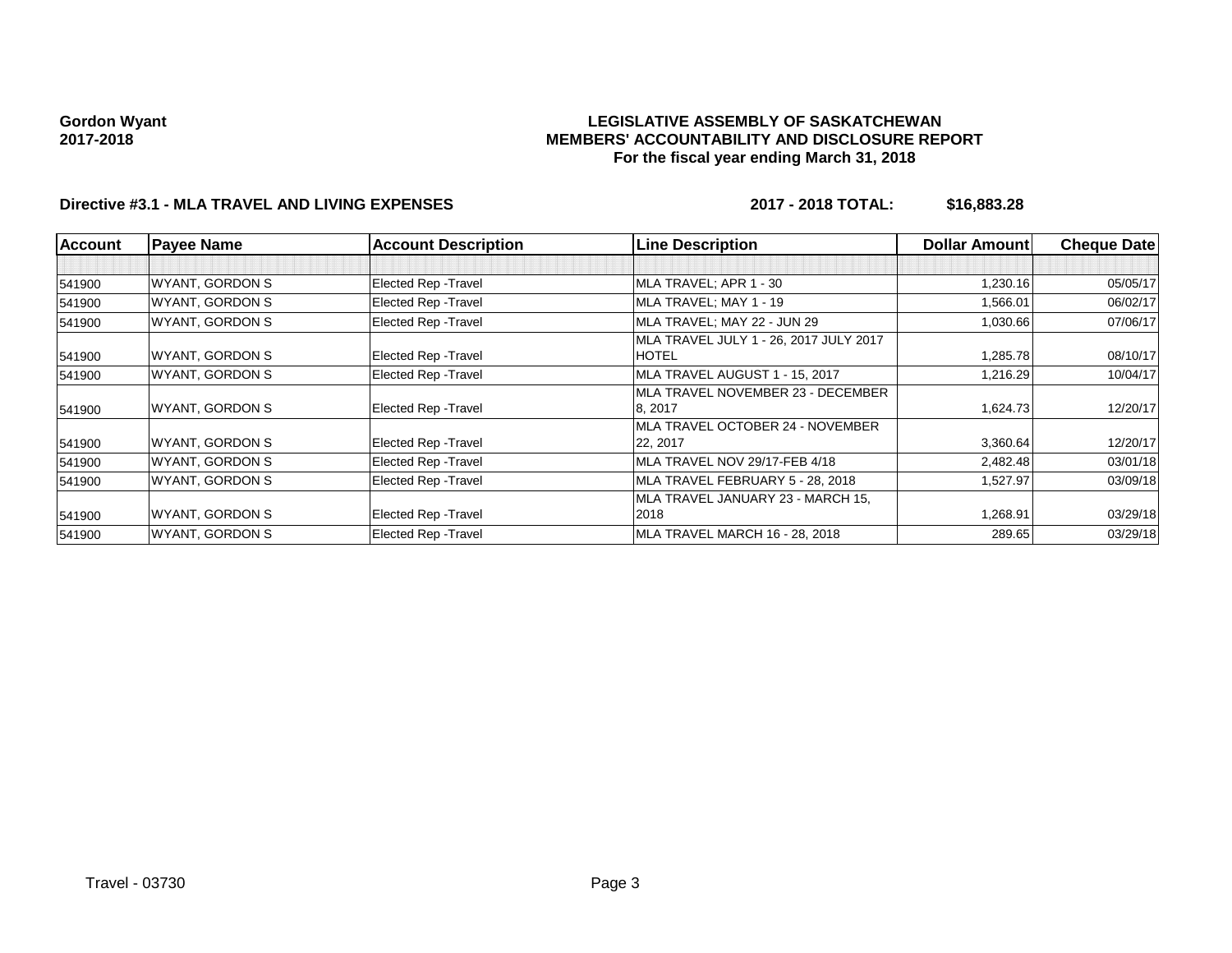### **LEGISLATIVE ASSEMBLY OF SASKATCHEWAN MEMBERS' ACCOUNTABILITY AND DISCLOSURE REPORT For the fiscal year ending March 31, 2018**

| Account | <b>Payee Name</b>                                   | <b>Account Description</b>                | <b>Line Description</b>                             | <b>Dollar Amount</b> | <b>Cheque Date</b> |
|---------|-----------------------------------------------------|-------------------------------------------|-----------------------------------------------------|----------------------|--------------------|
|         |                                                     |                                           |                                                     |                      |                    |
| 522000  | FORTRESS PROPERTIES INC.                            | Rent of Ground, Buildings and Other Space | <b>MAY OFFICE RENT</b>                              | 3,438.06             | 05/01/17           |
| 522000  | FORTRESS PROPERTIES INC.                            | Rent of Ground, Buildings and Other Space | JULY 2017 MLA OFFICE RENT                           | 3,438.06             | 07/07/17           |
| 522000  | FORTRESS PROPERTIES INC.                            | Rent of Ground, Buildings and Other Space | SEPTEMBER 2017 MLA OFFICE RENT                      | 3,438.06             | 08/18/17           |
| 522000  | FORTRESS PROPERTIES INC.                            | Rent of Ground, Buildings and Other Space | NOVEMBER 2017 MLA OFFICE RENT                       | 3,339.02             | 10/01/17           |
| 522000  | FORTRESS PROPERTIES INC.                            | Rent of Ground, Buildings and Other Space | JANUARY 2018 G.WYANT MLA OFFICE<br><b>RENT</b>      | 3,339.02             | 12/19/17           |
| 522000  | FORTRESS PROPERTIES INC.                            | Rent of Ground, Buildings and Other Space | MARCH 2018 MLA OFFICE RENT                          | 3,339.02             | 02/08/18           |
| 522200  | MINISTER OF FINANCE-MINISTRY<br>OF CENTRAL SERVICES | Rent of Photocopiers                      | PHOTOCOPIER SERVICE FEE 2017/18                     | 100.00               | 11/14/17           |
| 522200  | TOSHIBA OF CANADA LTD.                              | Rent of Photocopiers                      | FEB. COPIER LEASE 220889                            | 192.39               | 04/01/17           |
| 522200  | TOSHIBA OF CANADA LTD.                              | Rent of Photocopiers                      | <b>COPIER CHARGES</b>                               | 188.42               | 08/01/17           |
| 522200  | TOSHIBA OF CANADA LTD.                              | Rent of Photocopiers                      | <b>COPIER CHARGES</b>                               | 176.85               | 09/01/17           |
| 522200  | TOSHIBA OF CANADA LTD.                              | Rent of Photocopiers                      | <b>COPIER CHARGES</b>                               | 184.16               | 10/01/17           |
| 522200  | TOSHIBA OF CANADA LTD.                              | Rent of Photocopiers                      | <b>COPIER CHARGES</b>                               | 195.07               | 11/01/17           |
| 522200  | TOSHIBA OF CANADA LTD.                              | Rent of Photocopiers                      | <b>COPIER CHARGES</b>                               | 186.77               | 11/03/17           |
| 522200  | TOSHIBA OF CANADA LTD.                              | Rent of Photocopiers                      | <b>COPIER CHARGES</b>                               | 195.58               | 02/01/18           |
| 522500  | HOFFMANN KOOL INSURANCE                             | <b>Insurance Premiums</b>                 | <b>INSURANCE SASKATO-10 S'TOON NW</b><br>CONST. OFF | 540.60               | 11/07/17           |
| 522700  | SASKPOWER CORPORATION                               | Utilities - Electricity and Nat Gas       | 510004547822 MAY 8, 2017                            | 390.75               | 05/08/17           |
| 522700  | SASKPOWER CORPORATION                               | Utilities - Electricity and Nat Gas       | 510004547822 AUGUST 9, 2017                         | 127.71               | 08/09/17           |
| 522700  | SASKPOWER CORPORATION                               | Utilities - Electricity and Nat Gas       | 510004547822 OCTOBER 10, 2017                       | 154.96               | 10/10/17           |
| 522700  | SASKPOWER CORPORATION                               | Utilities - Electricity and Nat Gas       | 510004547822 DECEMBER 8, 2017                       | 219.29               | 12/08/17           |
| 522700  | SASKPOWER CORPORATION                               | Utilities - Electricity and Nat Gas       | 510004547822 FEBRUARY 7, 2018                       | 237.61               | 03/01/18           |
| 525000  | MINISTER OF FINANCE-MINISTRY<br>OF CENTRAL SERVICES | Postal, Courier, Freight and Related      | <b>APRIL MAIL SERVICES</b>                          | 40.97                | 07/01/17           |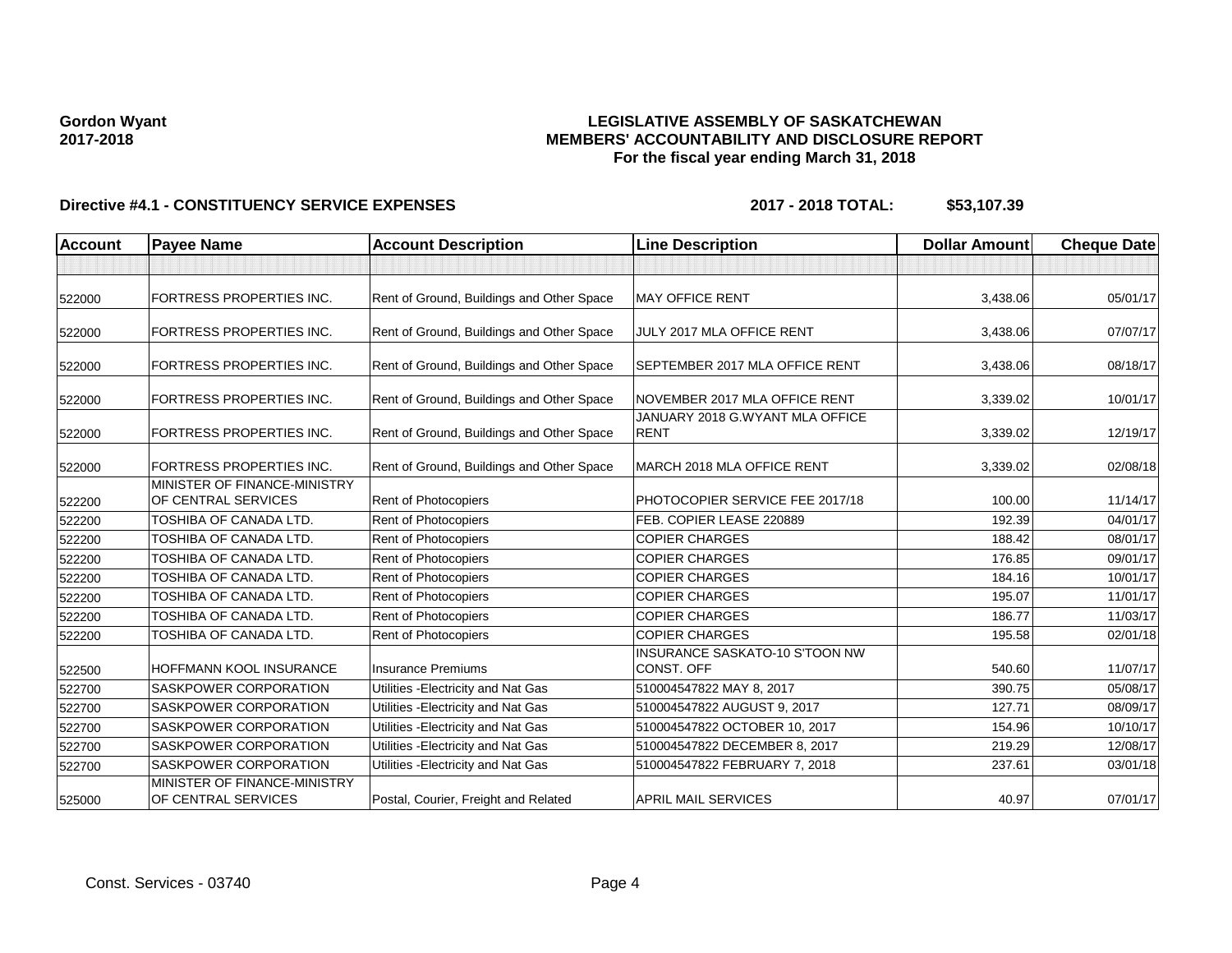### **LEGISLATIVE ASSEMBLY OF SASKATCHEWAN MEMBERS' ACCOUNTABILITY AND DISCLOSURE REPORT For the fiscal year ending March 31, 2018**

| <b>Account</b> | <b>Payee Name</b>             | <b>Account Description</b>              | <b>Line Description</b>          | <b>Dollar Amount</b> | <b>Cheque Date</b> |
|----------------|-------------------------------|-----------------------------------------|----------------------------------|----------------------|--------------------|
|                |                               |                                         |                                  |                      |                    |
|                | MINISTER OF FINANCE-MINISTRY  |                                         |                                  |                      |                    |
| 525000         | OF CENTRAL SERVICES           | Postal, Courier, Freight and Related    | <b>MAY 2017 MAIL SERVICES</b>    | 40.97                | 07/05/17           |
|                | MINISTER OF FINANCE-MINISTRY  |                                         |                                  |                      |                    |
| 525000         | OF CENTRAL SERVICES           | Postal, Courier, Freight and Related    | JUNE 2017 MAIL SERVICES          | 41.00                | 08/01/17           |
|                | MINISTER OF FINANCE-MINISTRY  |                                         |                                  |                      |                    |
| 525000         | OF CENTRAL SERVICES           | Postal, Courier, Freight and Related    | <b>JULY 2017 MAIL SERVICES</b>   | 42.05                | 10/01/17           |
|                | MINISTER OF FINANCE-MINISTRY  |                                         |                                  |                      |                    |
| 525000         | OF CENTRAL SERVICES           | Postal, Courier, Freight and Related    | <b>AUGUST 2017 MAIL SERVICES</b> | 42.05                | 10/01/17           |
|                | MINISTER OF FINANCE-MINISTRY  |                                         |                                  |                      |                    |
| 525000         | OF CENTRAL SERVICES           | Postal, Courier, Freight and Related    | SEPTEMBER 2017 MAIL SERVICES     | 42.09                | 11/15/17           |
|                | MINISTER OF FINANCE-MINISTRY  |                                         |                                  |                      |                    |
| 525000         | OF CENTRAL SERVICES           | Postal, Courier, Freight and Related    | OCTOBER 2017 MAIL SERVICES       | 42.09                | 12/01/17           |
|                | MINISTER OF FINANCE-MINISTRY  |                                         |                                  |                      |                    |
| 525000         | OF CENTRAL SERVICES           | Postal, Courier, Freight and Related    | NOVEMBER 2017 MAIL SERVICES      | 42.09                | 01/01/18           |
|                | MINISTER OF FINANCE-MINISTRY  |                                         |                                  |                      |                    |
| 525000         | OF CENTRAL SERVICES           | Postal, Courier, Freight and Related    | DECEMBER 2017 MAIL SERVICES      | 353.28               | 02/01/18           |
|                | MINISTER OF FINANCE-MINISTRY  |                                         |                                  |                      |                    |
| 525000         | OF CENTRAL SERVICES           | Postal, Courier, Freight and Related    | JANUARY 2018 MAIL SERVICES       | 42.09                | 03/08/18           |
|                | MINISTER OF FINANCE-MINISTRY  |                                         |                                  |                      |                    |
| 525000         | OF CENTRAL SERVICES           | Postal, Courier, Freight and Related    | FEBRUARY 2018 MAIL SERVICES      | 42.13                | 03/22/18           |
|                | MINISTER OF FINANCE-MINISTRY  |                                         | MARCH 2018 MAIL SERVICES         | 42.11                | 03/31/18           |
| 525000         | OF CENTRAL SERVICES           | Postal, Courier, Freight and Related    |                                  |                      |                    |
| 529000         | COSMOPOLITAN INDUSTRIES LTD.  | <b>General Contractual Services</b>     | RECYCLING SERVICE                | 45.00                | 07/01/17           |
| 529000         | KONCEPT SIGN GROUP INC.       | <b>General Contractual Services</b>     | 3051                             | 161.65               | 10/01/17           |
|                | <b>PATTISON OUTDOOR</b>       |                                         |                                  |                      |                    |
| 530000         | <b>ADVERTISING LTD.</b>       | <b>Communications Development Costs</b> | <b>PRODUCTION</b>                | 259.70               | 12/11/17           |
| 530300         | MARU GROUP CANADA INC.        | Primary Research/Focus group            | AD HOC CONSULTING - NO GST       | 607.15               | 07/01/17           |
| 530300         | <b>MARU GROUP CANADA INC.</b> | Primary Research/Focus group            | AD HOC CONSULTING - NO GST       | 646.74               | 01/01/18           |
| 530300         | <b>MARU GROUP CANADA INC.</b> | Primary Research/Focus group            | AD HOC CONSULTING - NO GST       | 632.97               | 03/01/18           |
|                | <b>CANADIAN NETWORK</b>       |                                         |                                  |                      |                    |
| 530500         | <b>BROADCASTING</b>           | Media Placement                         | <b>ADVERTISING</b>               | 1,049.00             | 05/01/17           |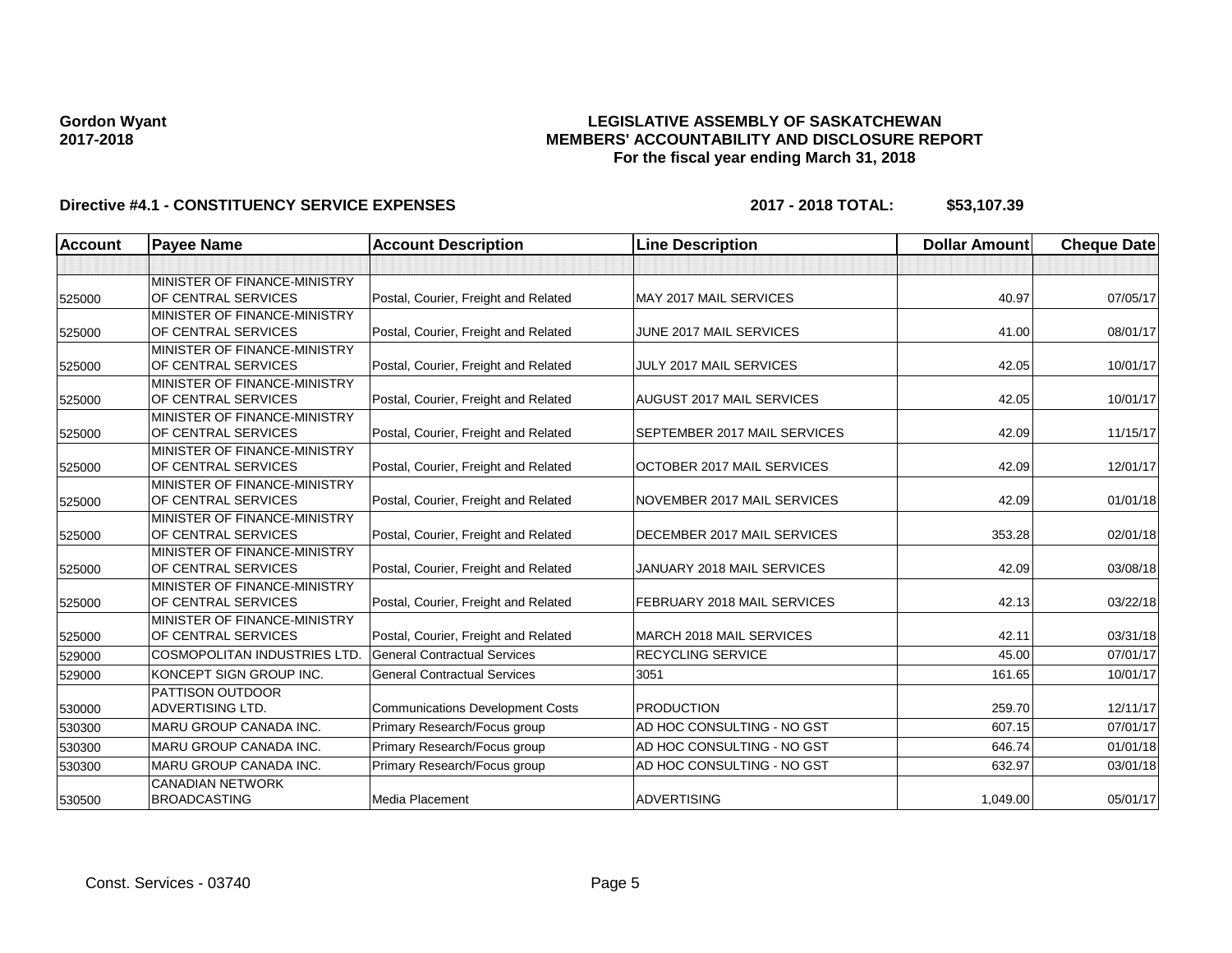### **LEGISLATIVE ASSEMBLY OF SASKATCHEWAN MEMBERS' ACCOUNTABILITY AND DISCLOSURE REPORT For the fiscal year ending March 31, 2018**

| <b>Account</b> | <b>Payee Name</b>                | <b>Account Description</b> | <b>Line Description</b>     | <b>Dollar Amount</b> | <b>Cheque Date</b> |
|----------------|----------------------------------|----------------------------|-----------------------------|----------------------|--------------------|
|                |                                  |                            |                             |                      |                    |
|                | <b>CANADIAN NETWORK</b>          |                            |                             |                      |                    |
| 530500         | <b>BROADCASTING</b>              | Media Placement            | <b>ADVERTISING</b>          | 1,049.00             | 07/01/17           |
|                | <b>CANADIAN NETWORK</b>          |                            |                             |                      |                    |
| 530500         | <b>BROADCASTING</b>              | Media Placement            | <b>ADVERTISING</b>          | 1,049.00             | 11/01/17           |
|                | CHABAD LUBAVITCH OF              |                            |                             |                      |                    |
| 530500         | <b>SASKATOON</b>                 | <b>Media Placement</b>     | <b>ADVERTISING</b>          | 77.77                | 01/03/18           |
|                | <b>CREATIVE OUTDOOR</b>          |                            |                             |                      |                    |
| 530500         | <b>ADVERTISING</b>               | <b>Media Placement</b>     | <b>ADVERTISING</b>          | 1,620.00             | 05/01/17           |
|                | <b>CREATIVE OUTDOOR</b>          |                            |                             |                      |                    |
| 530500         | <b>ADVERTISING</b>               | Media Placement            | <b>ADVERTISING</b>          | 3,240.00             | 05/01/17           |
| 530500         | <b>FABMAR COMMUNICATIONS LTD</b> | Media Placement            | <b>ADVERTISING - NO GST</b> | 52.16                | 03/01/18           |
| 530500         | <b>FABMAR COMMUNICATIONS LTD</b> | Media Placement            | ADVERTISING - NO GST        | 52.16                | 03/01/18           |
|                | GOLDEN WEST BROADCASTING         |                            |                             |                      |                    |
| 530500         | LTD.                             | <b>Media Placement</b>     | ADVERTISING - NO GST        | 34.23                | 03/01/18           |
|                | GOLDEN WEST BROADCASTING         |                            |                             |                      |                    |
| 530500         | LTD.                             | Media Placement            | <b>ADVERTISING</b>          | 66.98                | 03/01/18           |
|                | GOLDEN WEST BROADCASTING         |                            |                             |                      |                    |
| 530500         | LTD.                             | Media Placement            | ADVERTISING - NO GST        | 80.37                | 03/01/18           |
| 530500         | HARVARD BROADCASTING INC.        | Media Placement            | <b>ADVERTISING</b>          | 159.70               | 03/01/18           |
|                | <b>JIM PATTISON BROADCAST</b>    |                            |                             |                      |                    |
| 530500         | <b>GROUP</b>                     | Media Placement            | ADVERTISING                 | 69.07                | 03/01/18           |
|                | <b>JIM PATTISON BROADCAST</b>    |                            |                             |                      |                    |
| 530500         | <b>GROUP</b>                     | Media Placement            | <b>ADVERTISING</b>          | 72.14                | 03/01/18           |
| 530500         | KONCEPT SIGN GROUP INC.          | Media Placement            | <b>ADVERTISING</b>          | 1,166.00             | 12/01/17           |
| 530500         | <b>LEGACY CHRISTIAN ACADEMY</b>  | Media Placement            | <b>ADVERTISING</b>          | 400.00               | 03/22/18           |
| 530500         | <b>OUTFRONT MEDIA CANADA</b>     | Media Placement            | <b>ADVERTISING</b>          | 900.00               | 12/01/17           |
| 530500         | <b>OUTFRONT MEDIA CANADA</b>     | Media Placement            | <b>ADVERTISING</b>          | 159.00               | 12/05/17           |
| 530500         | <b>OUTFRONT MEDIA CANADA</b>     | <b>Media Placement</b>     | <b>ADVERTISING</b>          | 900.00               | 01/01/18           |
|                | <b>PATTISON OUTDOOR</b>          |                            |                             |                      |                    |
| 530500         | <b>ADVERTISING LTD.</b>          | Media Placement            | <b>ADVERTISING</b>          | 1,500.00             | 12/11/17           |
|                | <b>PATTISON OUTDOOR</b>          |                            |                             |                      |                    |
| 530500         | ADVERTISING LTD.                 | Media Placement            | <b>ADVERTISING</b>          | 750.00               | 01/08/18           |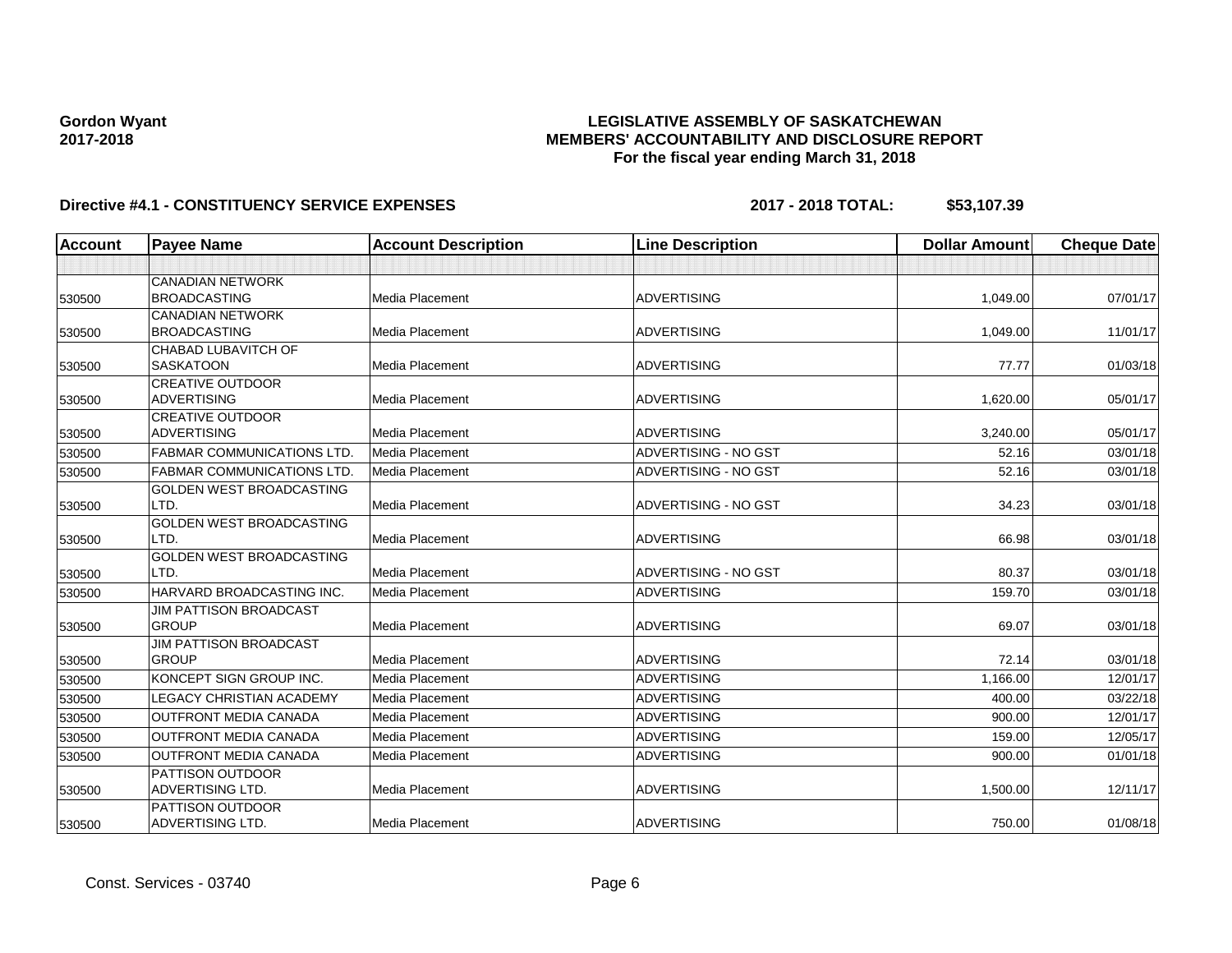### **LEGISLATIVE ASSEMBLY OF SASKATCHEWAN MEMBERS' ACCOUNTABILITY AND DISCLOSURE REPORT For the fiscal year ending March 31, 2018**

| <b>Account</b> | <b>Payee Name</b>                            | <b>Account Description</b> | <b>Line Description</b> | <b>Dollar Amount</b> | <b>Cheque Date</b> |
|----------------|----------------------------------------------|----------------------------|-------------------------|----------------------|--------------------|
|                |                                              |                            |                         |                      |                    |
| 530500         | <b>RAWLCO RADIO LTD.</b>                     | Media Placement            | <b>ADVERTISING</b>      | 116.65               | 03/01/18           |
| 530500         | <b>RAWLCO RADIO LTD.</b>                     | Media Placement            | <b>ADVERTISING</b>      | 76.74                | 03/01/18           |
| 530500         | <b>RAWLCO RADIO LTD.</b>                     | Media Placement            | <b>ADVERTISING</b>      | 104.37               | 03/01/18           |
| 530500         | RAWLCO RADIO LTD.                            | Media Placement            | <b>ADVERTISING</b>      | 76.74                | 03/01/18           |
| 530500         | <b>SASKATOON EXPRESS MAGAZINE</b>            | Media Placement            | <b>ADVERTISING</b>      | 190.00               | 05/01/17           |
| 530500         | <b>SASKATOON EXPRESS MAGAZINE</b>            | Media Placement            | <b>ADVERTISING</b>      | 190.00               | 06/05/17           |
| 530500         | <b>SASKATOON EXPRESS MAGAZINE</b>            | Media Placement            | <b>ADVERTISING</b>      | 190.00               | 07/03/17           |
| 530500         | SASKATOON EXPRESS MAGAZINE                   | Media Placement            | <b>ADVERTISING</b>      | 190.00               | 08/08/17           |
| 530500         | SASKATOON EXPRESS MAGAZINE Media Placement   |                            | <b>ADVERTISING</b>      | 190.00               | 09/01/17           |
| 530500         | SASKATOON EXPRESS MAGAZINE                   | Media Placement            | <b>ADVERTISING</b>      | 190.00               | 10/02/17           |
| 530500         | SASKATOON EXPRESS MAGAZINE   Media Placement |                            | <b>ADVERTISING</b>      | 190.00               | 11/06/17           |
| 530500         | <b>SASKATOON EXPRESS MAGAZINE</b>            | Media Placement            | <b>ADVERTISING</b>      | 190.00               | 12/04/17           |
| 530500         | SASKATOON EXPRESS MAGAZINE                   | Media Placement            | <b>ADVERTISING</b>      | 190.00               | 03/26/18           |
| 530500         | <b>SASKATOON SOCCER CENTRE</b><br>INC.       | <b>Media Placement</b>     | <b>ADVERTISING</b>      | 300.00               | 05/01/17           |
| 530500         | <b>SASKATOON SOCCER CENTRE</b><br>INC.       | <b>Media Placement</b>     | <b>ADVERTISING</b>      | 300.00               | 05/01/17           |
| 530500         | <b>SASKATOON SOCCER CENTRE</b><br>INC.       | <b>Media Placement</b>     | <b>ADVERTISING</b>      | 300.00               | 01/01/18           |
| 530500         | <b>SASKATOON SOCCER CENTRE</b><br>INC.       | <b>Media Placement</b>     | <b>ADVERTISING</b>      | 300.00               | 01/01/18           |
| 530500         | <b>SASKATOON SOCCER CENTRE</b><br>INC.       | Media Placement            | <b>ADVERTISING</b>      | 300.00               | 03/23/18           |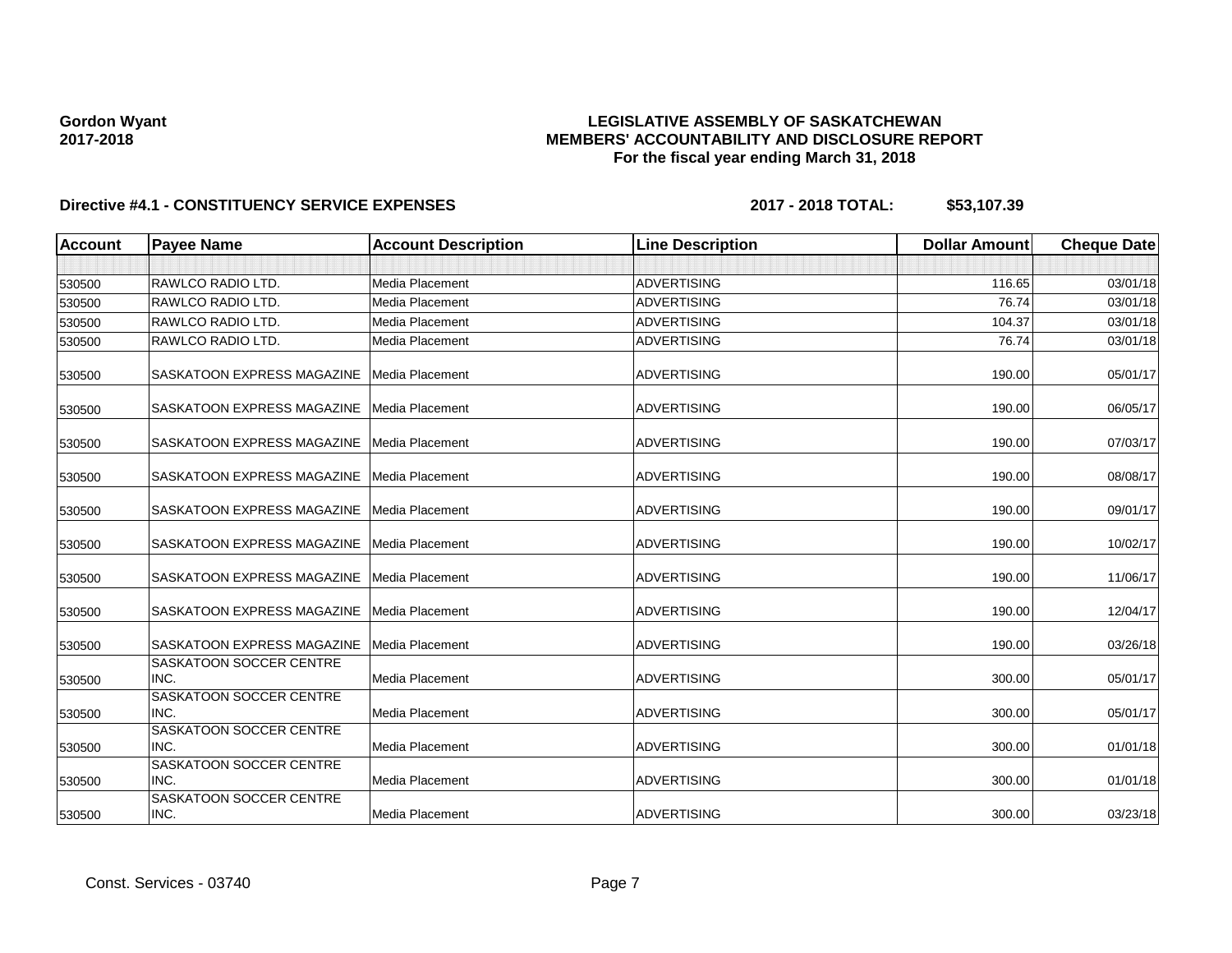### **LEGISLATIVE ASSEMBLY OF SASKATCHEWAN MEMBERS' ACCOUNTABILITY AND DISCLOSURE REPORT For the fiscal year ending March 31, 2018**

| <b>Account</b> | <b>Payee Name</b>                        | <b>Account Description</b>         | <b>Line Description</b>                          | <b>Dollar Amount</b> | <b>Cheque Date</b> |
|----------------|------------------------------------------|------------------------------------|--------------------------------------------------|----------------------|--------------------|
|                |                                          |                                    |                                                  |                      |                    |
| 530500         | <b>SASKTEL CENTRE</b>                    | Media Placement                    | <b>ADVERTISING</b>                               | 5,500.00             | 05/01/17           |
|                | <b>WESTERN PRODUCER</b>                  |                                    |                                                  |                      |                    |
| 530500         | <b>PUBLICATIONS</b>                      | <b>Media Placement</b>             | <b>ADVERTISING</b>                               | 87.57                | 03/07/18           |
| 530900         | SASKATOON POPPY CAMPAIGN                 | <b>Promotional Items</b>           | <b>WREATH</b>                                    | 75.00                | 11/01/17           |
| 530900         | ULTRA PRINT SERVICES LTD.                | <b>Promotional Items</b>           | <b>CHRISTMAS CARDS</b>                           | 485.48               | 01/01/18           |
| 530900         | <b>VIMY FOUNDATION</b>                   | <b>Promotional Items</b>           | <b>LAPEL PINS</b>                                | 154.89               | 04/19/17           |
| 531100         | KONCEPT SIGN GROUP INC.                  | <b>Exhibits and Displays</b>       | <b>SIGN</b>                                      | 395.73               | 06/01/17           |
| 542000         | <b>BRIGGS, SARA C</b>                    | Travel                             | C.A. TRAVEL OCTOBER 5, 2017                      | 250.58               | 10/05/17           |
| 550200         | <b>STARPHOENIX</b>                       | Books, Mags and Ref Materials      | <b>SUBSCRIPTION RENEWAL</b>                      | 120.00               | 07/01/17           |
| 550200         | <b>STARPHOENIX</b>                       | Books, Mags and Ref Materials      | SUBSCRIPTION SASKATOON NW CONST.<br>OFF          | 120.00               | 11/02/17           |
|                |                                          |                                    | SUBSCRIPTION SASKATOON NW<br><b>CONSTITUENCY</b> |                      |                    |
| 550200         | <b>STARPHOENIX</b>                       | Books, Mags and Ref Materials      |                                                  | 120.00               | 03/01/18           |
| 555000         | <b>BRIGGS, SARA C</b>                    | Other Material and Supplies        | PICTURE/FRAME/MATTE                              | 64.38                | 07/01/17           |
| 555000         | <b>CORPORATE EXPRESS</b>                 | Other Material and Supplies        | <b>OFFICE SUPPLIES</b>                           | 318.10               | 05/01/17           |
| 555000         | <b>CORPORATE EXPRESS</b>                 | Other Material and Supplies        | OFFICE SUPPLIES 00788826                         | 68.23                | 07/01/17           |
| 555000         | <b>CORPORATE EXPRESS</b>                 | Other Material and Supplies        | OFFICE SUPPLIES                                  | 255.65               | 11/15/17           |
| 555000         | <b>CORPORATE EXPRESS</b>                 | Other Material and Supplies        | OFFICE SUPPLIES                                  | 127.83               | 11/16/17           |
| 555000         | SASKATOON FIRE PROTECTION<br>(1983) LTD. | Other Material and Supplies        | <b>MISC. &amp; OFFICE SUPPLIES</b>               | 28.00                | 08/01/17           |
| 555000         | WATER MATTERS DBA CULLIGAN               | Other Material and Supplies        | BOTTLED WATER 516949                             | 33.76                | 05/01/17           |
| 555000         | WATER MATTERS DBA CULLIGAN               | Other Material and Supplies        | MISC. SUPPLIES                                   | 23.65                | 05/01/17           |
| 555000         | WATER MATTERS DBA CULLIGAN               | <b>Other Material and Supplies</b> | <b>BOTTLED WATER</b>                             | 24.57                | 07/01/17           |
| 555000         | WATER MATTERS DBA CULLIGAN               | Other Material and Supplies        | <b>BOTTLED WATER</b>                             | 24.40                | 09/01/17           |
| 555000         | WATER MATTERS DBA CULLIGAN               | Other Material and Supplies        | <b>BOTTLED WATER</b>                             | 16.90                | 10/01/17           |
| 555000         | WATER MATTERS DBA CULLIGAN               | Other Material and Supplies        | <b>BOTTLED WATER</b>                             | 6.90                 | 10/01/17           |
| 555000         | WATER MATTERS DBA CULLIGAN               | Other Material and Supplies        | <b>BOTTLED WATER</b>                             | 16.90                | 11/01/17           |
| 555000         | WATER MATTERS DBA CULLIGAN               | Other Material and Supplies        | <b>BOTTLED WATER</b>                             | 6.90                 | 01/01/18           |
| 555000         | WATER MATTERS DBA CULLIGAN               | Other Material and Supplies        | <b>BOTTLED WATER</b>                             | 16.90                | 02/01/18           |
| 555000         | WATER MATTERS DBA CULLIGAN               | Other Material and Supplies        | <b>BOTTLED WATER</b>                             | 16.90                | 03/01/18           |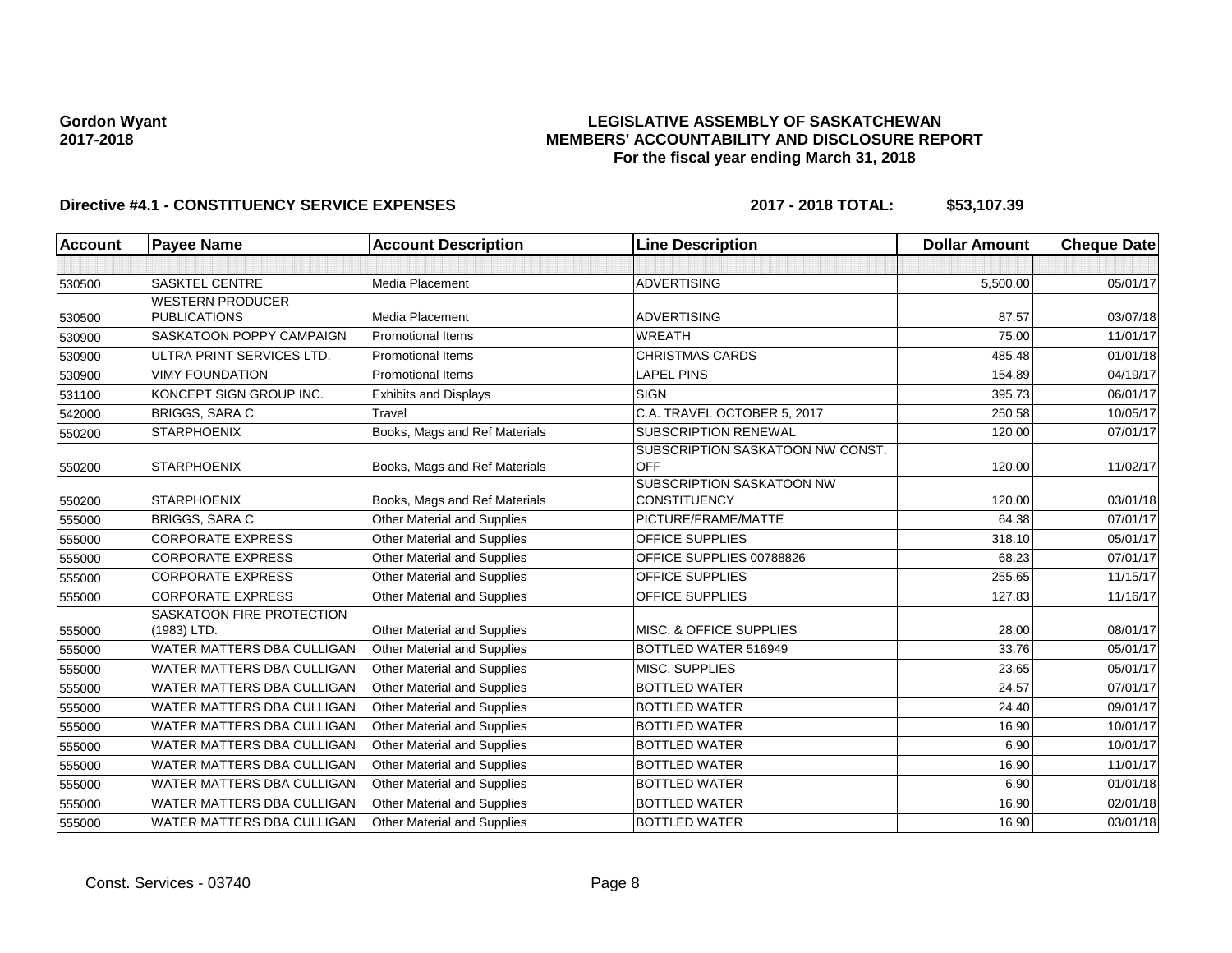#### **LEGISLATIVE ASSEMBLY OF SASKATCHEWAN MEMBERS' ACCOUNTABILITY AND DISCLOSURE REPORT For the fiscal year ending March 31, 2018**

| <b>IAccount</b> | <b>IPavee Name</b>      | <b>Account Description</b>                  | <b>ILine Description</b>                  | <b>Dollar Amountl</b> | <b>Cheque Datel</b> |
|-----------------|-------------------------|---------------------------------------------|-------------------------------------------|-----------------------|---------------------|
|                 |                         |                                             |                                           |                       |                     |
| 555000          | <b>IWYANT, GORDON S</b> | <b>Other Material and Supplies</b>          | <b>IREIMB: CELLPHONE CAR MOUNT</b>        | 55.50                 | 11/02/17            |
| 565200          | <b>IWIRELESS AGE</b>    | <b>Office Furniture and Equipment - Exp</b> | <b>IPHONE 7</b>                           | 635.85                | 10/01/17            |
| 565200          | <b>IWIRELESS AGE</b>    | <b>Office Furniture and Equipment - Exp</b> | <b>RTV - GORD WYANT - IPHONE PURCHASE</b> | (561.79)              | 03/08/18            |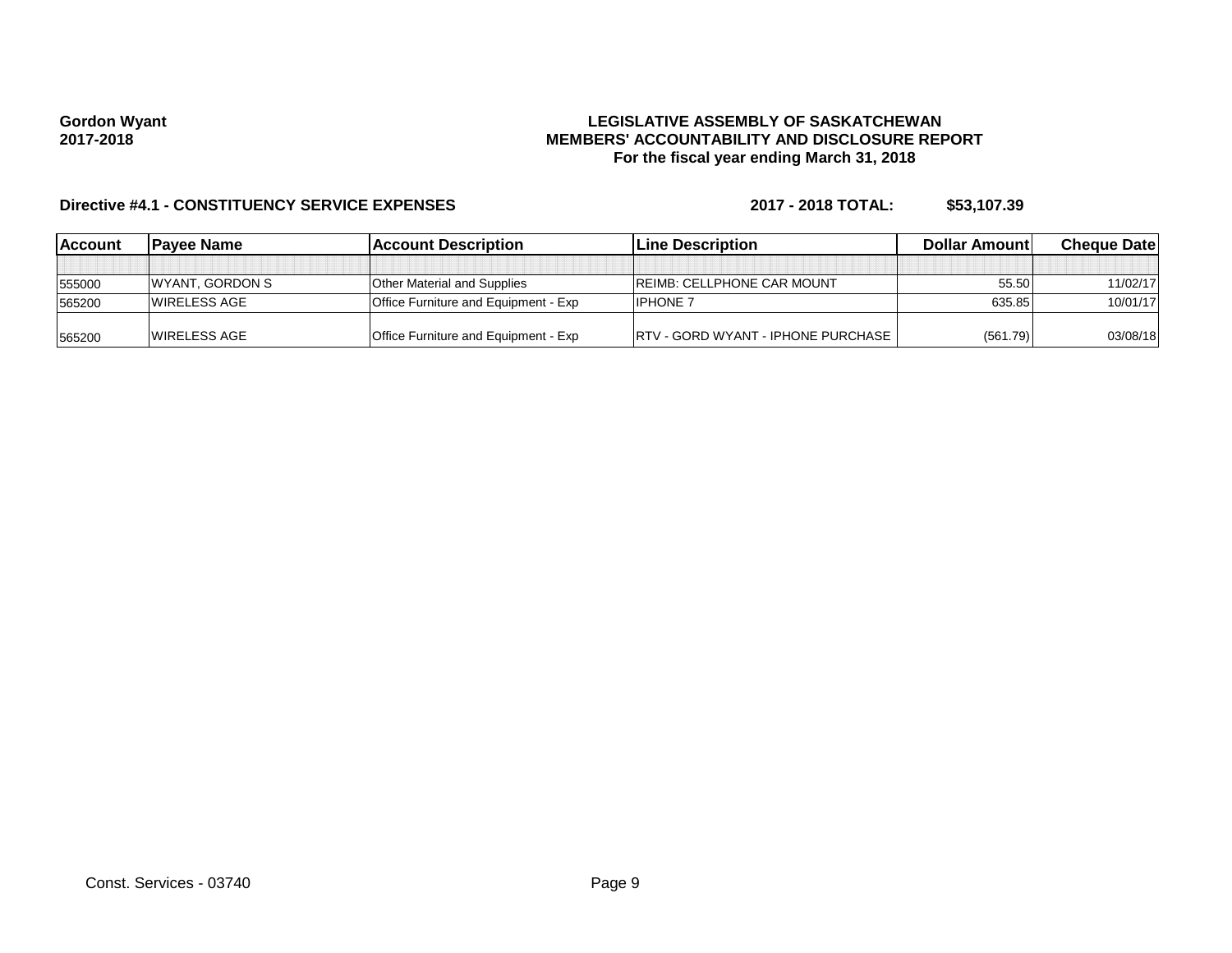### **LEGISLATIVE ASSEMBLY OF SASKATCHEWAN MEMBERS' ACCOUNTABILITY AND DISCLOSURE REPORT For the fiscal year ending March 31, 2018**

## Directive #6 - CONSTITUENCY ASSISTANT EXPENSES 2017 - 2018 TOTAL: \$53,863.54

| <b>Account</b> | <b>Payee Name</b>     | <b>Account Description</b>                    | <b>Dollar Amount</b> | <b>Cheque Date</b> |
|----------------|-----------------------|-----------------------------------------------|----------------------|--------------------|
|                |                       |                                               |                      |                    |
| 513000         | BRIGGS, SARA C        | Out-of-Scope Permanent                        | 2,115.33             | 04/11/17           |
| 513000         | <b>BRIGGS, SARA C</b> | Out-of-Scope Permanent                        | $-2,115.33$          | 04/11/17           |
| 513000         | BRIGGS, SARA C        | Out-of-Scope Permanent                        | 2115.33              | 04/25/17           |
| 513000         | <b>BRIGGS, SARA C</b> | Out-of-Scope Permanent                        | 2,115.33             | 05/09/17           |
| 513000         | BRIGGS, SARA C        | Out-of-Scope Permanent                        | 2,115.33             | 05/24/17           |
| 513000         | <b>BRIGGS, SARA C</b> | Out-of-Scope Permanent                        | 2,115.33             | 06/06/17           |
| 513000         | BRIGGS, SARA C        | Out-of-Scope Permanent                        | 2,115.33             | 06/20/17           |
| 513000         | <b>BRIGGS, SARA C</b> | Out-of-Scope Permanent                        | 2,115.33             | 07/05/17           |
| 513000         | <b>BRIGGS, SARA C</b> | Out-of-Scope Permanent                        | 1,903.80             | 07/18/17           |
| 513000         | <b>BRIGGS, SARA C</b> | Out-of-Scope Permanent                        | 2115.33              | 08/01/17           |
| 513000         | BRIGGS, SARA C        | Out-of-Scope Permanent                        | 2,115.33             | 08/15/17           |
| 513000         | <b>BRIGGS, SARA C</b> | Out-of-Scope Permanent                        | 2024.67              | 08/29/17           |
| 513000         | BRIGGS, SARA C        | Out-of-Scope Permanent                        | 2,085.11             | 09/12/17           |
| 513000         | BRIGGS, SARA C        | Out-of-Scope Permanent                        | 2,115.33             | 09/26/17           |
| 513000         | BRIGGS, SARA C        | Out-of-Scope Permanent                        | 2,115.33             | 10/11/17           |
| 513000         | BRIGGS, SARA C        | Out-of-Scope Permanent                        | 2115.33              | 10/24/17           |
| 513000         | BRIGGS, SARA C        | Out-of-Scope Permanent                        | 1,903.80             | 11/07/17           |
| 513000         | <b>BRIGGS, SARA C</b> | Out-of-Scope Permanent                        | 2,115.33             | 11/21/17           |
| 513000         | <b>BRIGGS, SARA C</b> | Out-of-Scope Permanent                        | 1994.45              | 12/05/17           |
| 513000         | <b>BRIGGS, SARA C</b> | Out-of-Scope Permanent                        | 2,115.33             | 12/19/17           |
| 513000         | <b>BRIGGS, SARA C</b> | Out-of-Scope Permanent                        | 2,024.67             | 01/03/18           |
| 513000         | BRIGGS, SARA C        | Out-of-Scope Permanent                        | 2,115.34             | 01/16/18           |
| 513000         | BRIGGS, SARA C        | Out-of-Scope Permanent                        | 2,115.33             | 02/01/18           |
| 513000         | BRIGGS, SARA C        | Out-of-Scope Permanent                        | 2,115.33             | 02/13/18           |
| 513000         | <b>BRIGGS, SARA C</b> | Out-of-Scope Permanent                        | 2054.89              | 03/01/18           |
| 513000         | <b>BRIGGS, SARA C</b> | Out-of-Scope Permanent                        | 2,024.67             | 03/13/18           |
| 513000         | BRIGGS, SARA C        | Out-of-Scope Permanent                        | 1,631.83             | 03/27/18           |
| 513000         | BRIGGS, SARA C        | Out-of-Scope Permanent                        | 2370.06              | 04/10/18           |
| 519900         | None (Default)        | Change in Y/E Accrued Empl Leave Entitlements | $-1,208.46$          | 04/19/17           |